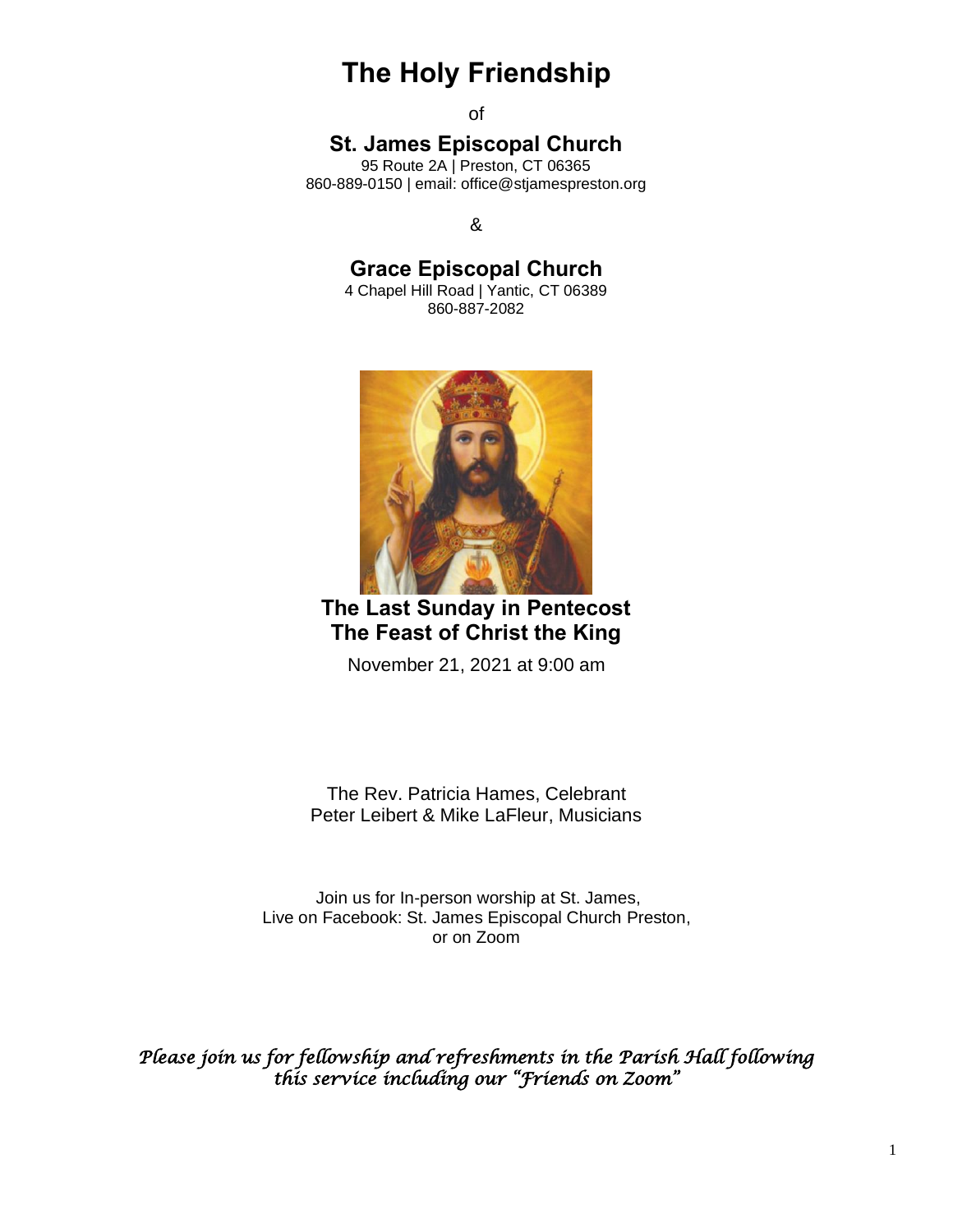# **Welcome**

## **Opening Hymn: #544 Jesus shall reign**

Celebrant: Blessed be God: Father, Son and Holy Spirit People: **And blessed be his kingdom, now and forever. Amen**

#### **Collect for Purity** | BCP Page 355

Almighty God, to you all hearts are open, all desires known, and from you no secrets are hid: Cleanse the thoughts of our hearts by the inspiration of your Holy Spirit, that we may perfectly love you, and worthily magnify your holy Name; through Christ our Lord. **Amen.**

#### **The Gloria**

 **Glory to God in the highest, and peace to his people on earth. Lord God, heavenly King, almighty God and Father, we worship you, we give you thanks, we praise you for your glory. Lord Jesus Christ, only Son of the Father, Lord God, Lamb of God, you take away the sin of the world: have mercy on us; you are seated at the right hand of the Father: receive our prayer. For you alone are the Holy One, you alone are the Lord, you alone are the Most High, Jesus Christ, with the Holy Spirit, in the glory of God the Father, Amen.** 

Celebrant: The Lord be with you. **People: And also with you.** Celebrant: Let us pray.

### **The Collect of the Day**

Almighty and everlasting God, whose will it is to restore all things in your well-beloved Son, the King of kings and Lord of lords: Mercifully grant that the peoples of the earth, divided and enslaved by sin, may be freed and brought together under his most gracious rule; who lives and reigns with you and the Holy Spirit, one God, now and for ever. **Amen***.*

### **The Lessons**

#### **2 Samuel 23:1-7**

These are the last words of David:

The oracle of David, son of Jesse,

the oracle of the man whom God exalted,

the anointed of the God of Jacob,

the favorite of the Strong One of Israel: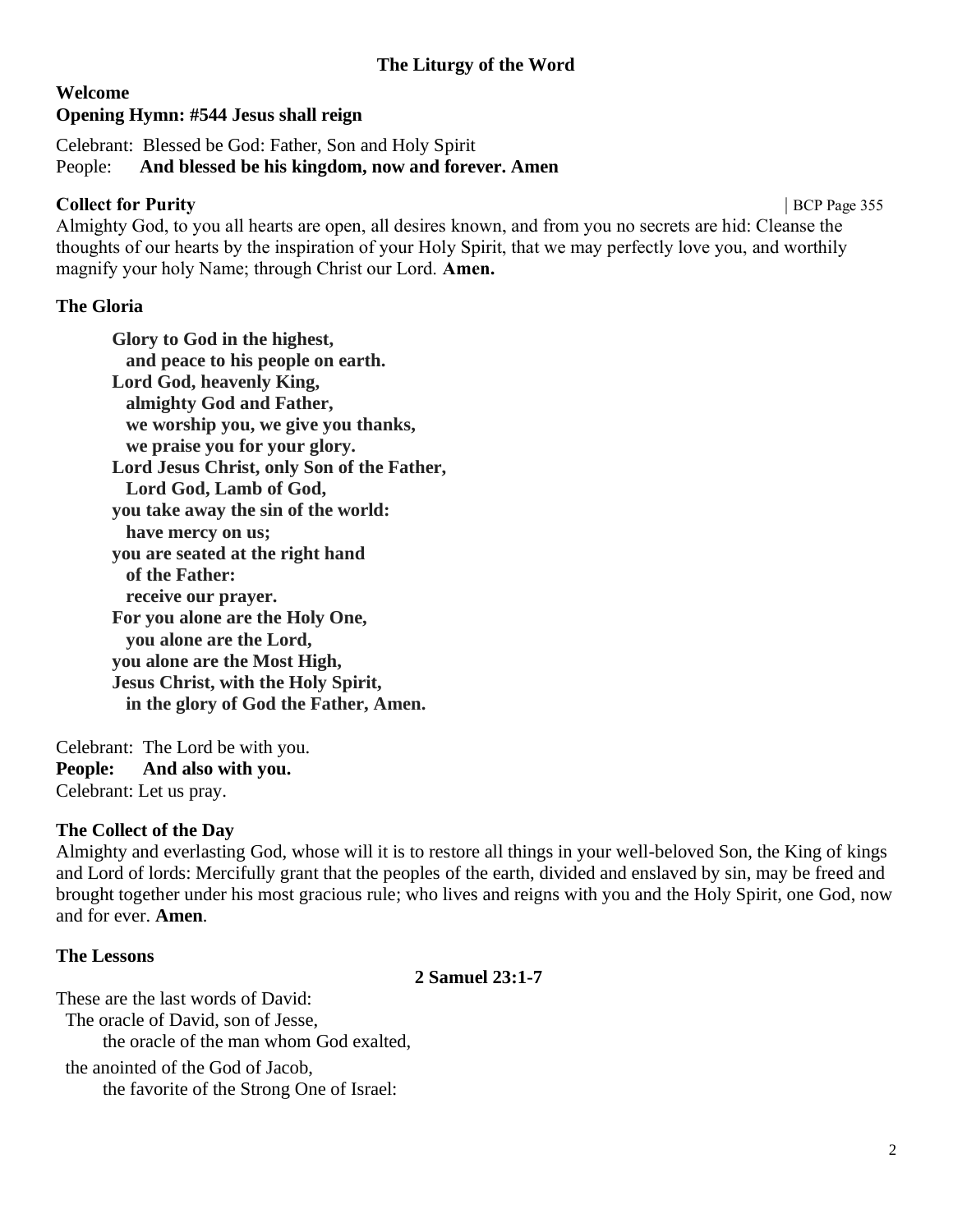| The spirit of the LORD speaks through me, |  |
|-------------------------------------------|--|
| his word is upon my tongue.               |  |

- The God of Israel has spoken, the Rock of Israel has said to me:
- One who rules over people justly, ruling in the fear of God,
- is like the light of morning, like the sun rising on a cloudless morning, gleaming from the rain on the grassy land.
- Is not my house like this with God? For he has made with me an everlasting covenant, ordered in all things and secure.
- Will he not cause to prosper all my help and my desire?
- But the godless are all like thorns that are thrown away; for they cannot be picked up with the hand;

to touch them one uses an iron bar or the shaft of a spear. And they are entirely consumed in fire on the spot.

The Word of the Lord. **People: Thanks be to God**

#### **Psalm 93**

- 1 The LORD is King; he has put on splendid apparel; \* the LORD has put on his apparel and girded himself with strength.
- 2 **He has made the whole world so sure \* that it cannot be moved;**
- 3 Ever since the world began, your throne has been established; \* you are from everlasting.
- 4 **The waters have lifted up, O LORD, the waters have lifted up their voice; \* the waters have lifted up their pounding waves.**
- 5 Mightier than the sound of many waters, mightier than the breakers of the sea, \* mightier is the LORD who dwells on high.
- 6 **Your testimonies are very sure, \* and holiness adorns your house, O LORD, for ever and for evermore.**

### **The Epistle**

### **Revelation 1:4b-8**

Grace to you and peace from him who is and who was and who is to come, and from the seven spirits who are before his throne, and from Jesus Christ, the faithful witness, the firstborn of the dead, and the ruler of the kings of the earth. To him who loves us and freed us from our sins by his blood, and made us to be a kingdom, priests serving his God and Father, to him be glory and dominion forever and ever. Amen.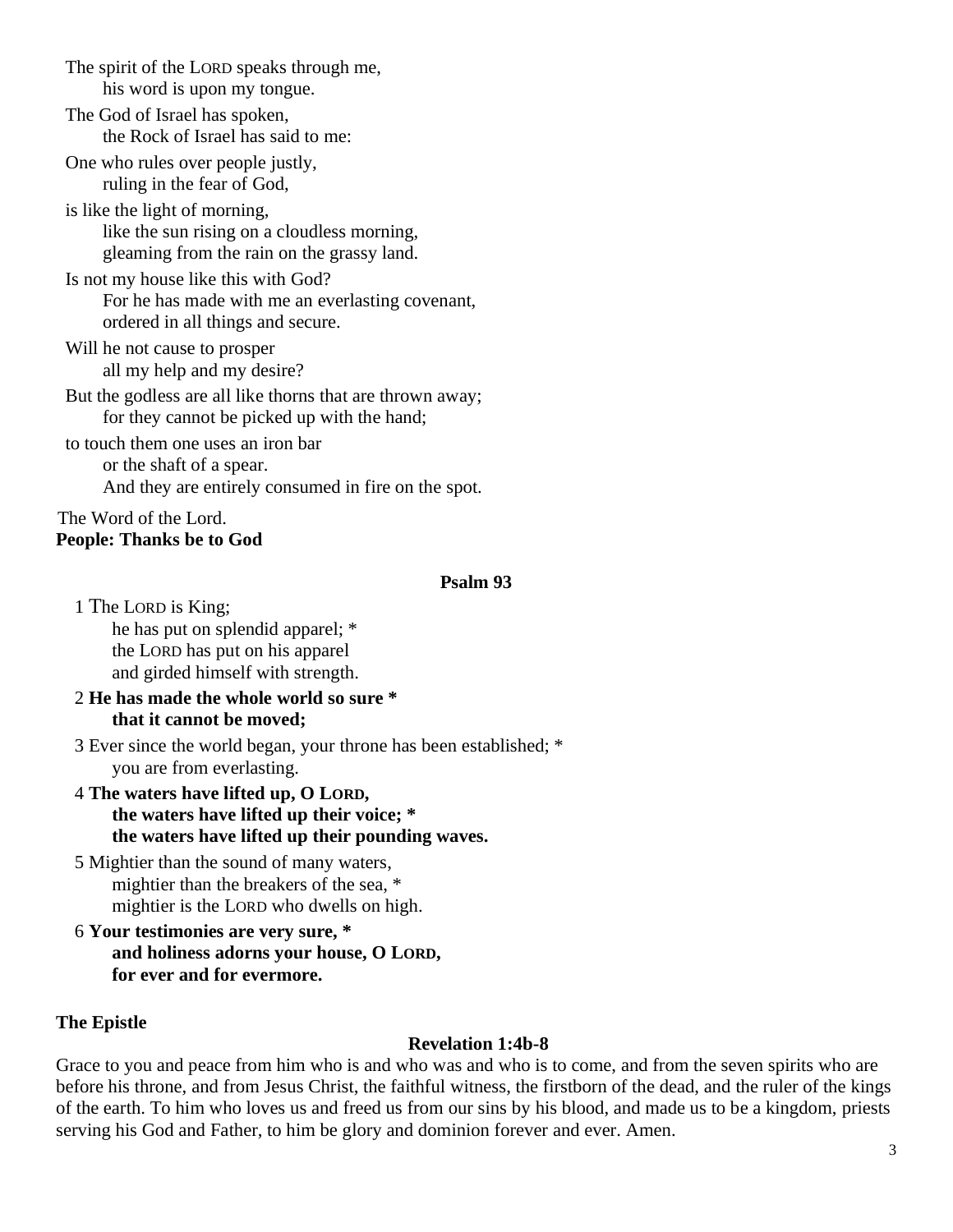Look! He is coming with the clouds; every eye will see him, even those who pierced him;

and on his account all the tribes of the earth will wail.

So it is to be. Amen.

"I am the Alpha and the Omega," says the Lord God, who is and who was and who is to come, the Almighty.

The Word of the Lord. **People: Thanks be to God**

#### **Sequence Hymn: #686 Come thou fount of every blessing**

Celebrant: The Holy Gospel of our Savior Jesus Christ, according to John. **People: Glory to you, Lord Christ.**

#### **John 18:33-37**

Pilate entered the headquarters again, summoned Jesus, and asked him, "Are you the King of the Jews?" Jesus answered, "Do you ask this on your own, or did others tell you about me?" Pilate replied, "I am not a Jew, am I? Your own nation and the chief priests have handed you over to me. What have you done?" Jesus answered, "My kingdom is not from this world. If my kingdom were from this world, my followers would be fighting to keep me from being handed over to the Jews. But as it is, my kingdom is not from here." Pilate asked him, "So you are a king?" Jesus answered, "You say that I am a king. For this I was born, and for this I came into the world, to testify to the truth. Everyone who belongs to the truth listens to my voice."

The Gospel of the Lord. **People: Praise to you, Lord Christ.**

**The Homily** The Rev. Patricia Hames

*~ a short silence will be kept ~*

**Nicene Creed** | BCP Page 358 **We believe in one God, the Father, the Almighty, maker of heaven and earth, of all that is, seen and unseen. We believe in one Lord, Jesus Christ, the only Son of God, eternally begotten of the Father, God from God, Light from Light, true God from true God, begotten, not made, of one Being with the Father. Through him all things were made. For us and for our salvation he came down from heaven: by the power of the Holy Spirit he became incarnate from the Virgin Mary, and was made man. For our sake he was crucified under Pontius Pilate;**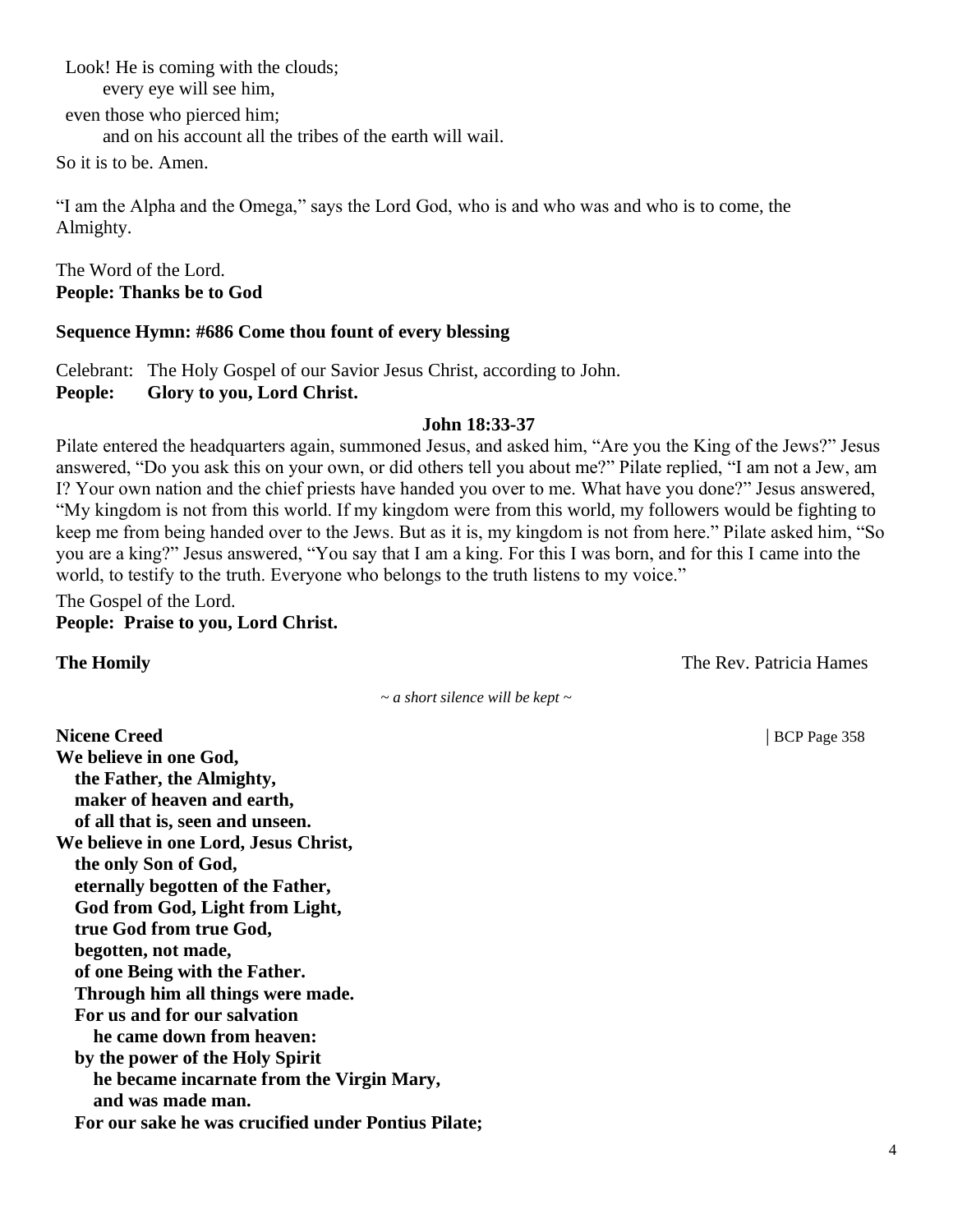**he suffered death and was buried. On the third day he rose again in accordance with the Scriptures; he ascended into heaven and is seated at the right hand of the Father. He will come again in glory to judge the living and the dead, and his kingdom will have no end. We believe in the Holy Spirit, the Lord, the giver of life, who proceeds from the Father and the Son. With the Father and the Son he is worshiped and glorified. He has spoken through the Prophets. We believe in one holy catholic and apostolic Church. We acknowledge one baptism for the forgiveness of sins. We look for the resurrection of the dead, and the life of the world to come. Amen.**

# **The Prayers of the People**

### **Prayers of the People Form II in the People Form II is a set of the People Form II is a set of the People Form II is a set of the People Form II is a set of the People Form II is a set of the People Form II**

I ask your prayers for God's people throughout the world; for our Bishops; for this gathering; and for all ministers and people. Pray for the Church.

#### *Silence*

I ask your prayers for peace; for goodwill among nations; and for the well-being of all people. Pray for justice and peace.

#### *Silence*

I ask your prayers for the poor, the sick, the hungry, the oppressed, and those in prison. Pray for those in any need or trouble.

### *Silence*

I ask your prayers for all who seek God, or a deeper knowledge of him. Pray that they may find and be found by him.

## *Silence*

I ask your prayers for the departed. Pray for those who have died.

*Silence* 

Praise God for those in every generation in whom Christ has been honored. Pray that we may have grace to glorify Christ in our own day.

### *Silence*

Celebrant: Almighty and eternal God, ruler of all things in heaven and earth: Mercifully accept the prayers of your people, and strengthen us to do your will; through Jesus Christ our Lord. **Amen.** 

### **Confession of Sins**

Celebrant: Let us confess our sins against God and our neighbor.

~ *silence* ~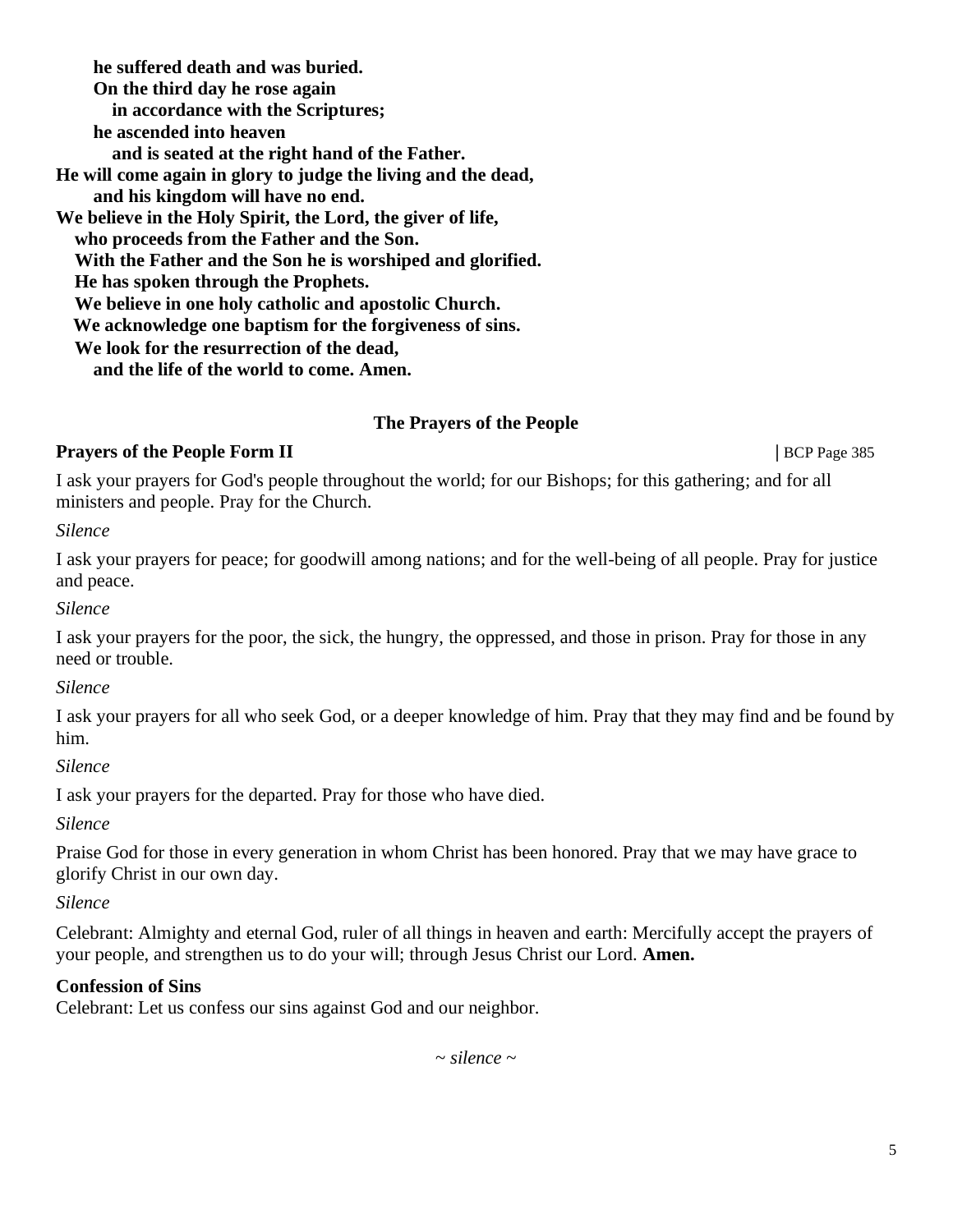**Celebrant and People:** 

**Most merciful God, we confess that we have sinned against you in thought, word, and deed, by what we have done, and by what we have left undone. We have not loved you with our whole heart; we have not loved our neighbors as ourselves. We are truly sorry and we humbly repent. For the sake of your Son Jesus Christ, have mercy on us and forgive us; that we may delight in your will, and walk in your ways, to the glory of your Name. Amen.**

#### **Absolution**

Celebrant: Almighty God have mercy on you, forgive you all your sins through our Lord Jesus Christ, strengthen you in all goodness, and by the power of the Holy Spirit keep you in eternal life. **Amen.**

#### **The Peace**

The peace of the Lord be always with you. **People: And also with you.**

**The Offertory Sentence**

### **† THE HOLY COMMUNION †**

### **Offertory Hymn: #405 All things bright and beautiful**

**The Presentation of the Gifts: The Doxology Praise God from whom all blessings flow, Praise Him all creatures here below, Praise Him above ye heavenly hosts. Praise Father, Son and Holy Ghost. Amen** 

#### **† THE GREAT THANKSGIVING †**

#### **Eucharistic Prayer A**  $\qquad \qquad$  **BCP** Page 361

| Celebrant:     | The Lord be with you.                      |
|----------------|--------------------------------------------|
| <b>People:</b> | And also with you.                         |
| Celebrant:     | Lift up your hearts.                       |
| <b>People:</b> | We lift them to the Lord.                  |
| Celebrant:     | Let us give thanks to the Lord our God.    |
| People:        | It is right to give him thanks and praise. |

Celebrant: It is right, and a good and joyful thing, always and everywhere to give thanks to you, Father Almighty, Creator of heaven and earth through Jesus Christ our Lord. For you are the source of light and life: you made us in your image, and called us to new life in Jesus Christ our Lord. Therefore we praise you, joining our voices with Angels and Archangels and with all the company of heaven, who for ever sing this hymn to proclaim the glory of your Name:

Celebrant and People:  $|$  BCP Page S125 **Holy, holy, holy Lord, God of power and might, heaven and earth are full of your glory. Hosanna in the highest. Blessed is he who comes in the name of the Lord. Hosanna in the highest.**

Celebrant: Holy and gracious Father: In your infinite love you made us for yourself; and, when we had fallen into sin and become subject to evil and death, you, in your mercy, sent Jesus Christ, your only and eternal Son, to share our human nature, to live and die as one of us, to reconcile us to you, the God and Father of all. He stretched out his arms upon the cross, and offered himself in obedience to your will, a perfect sacrifice for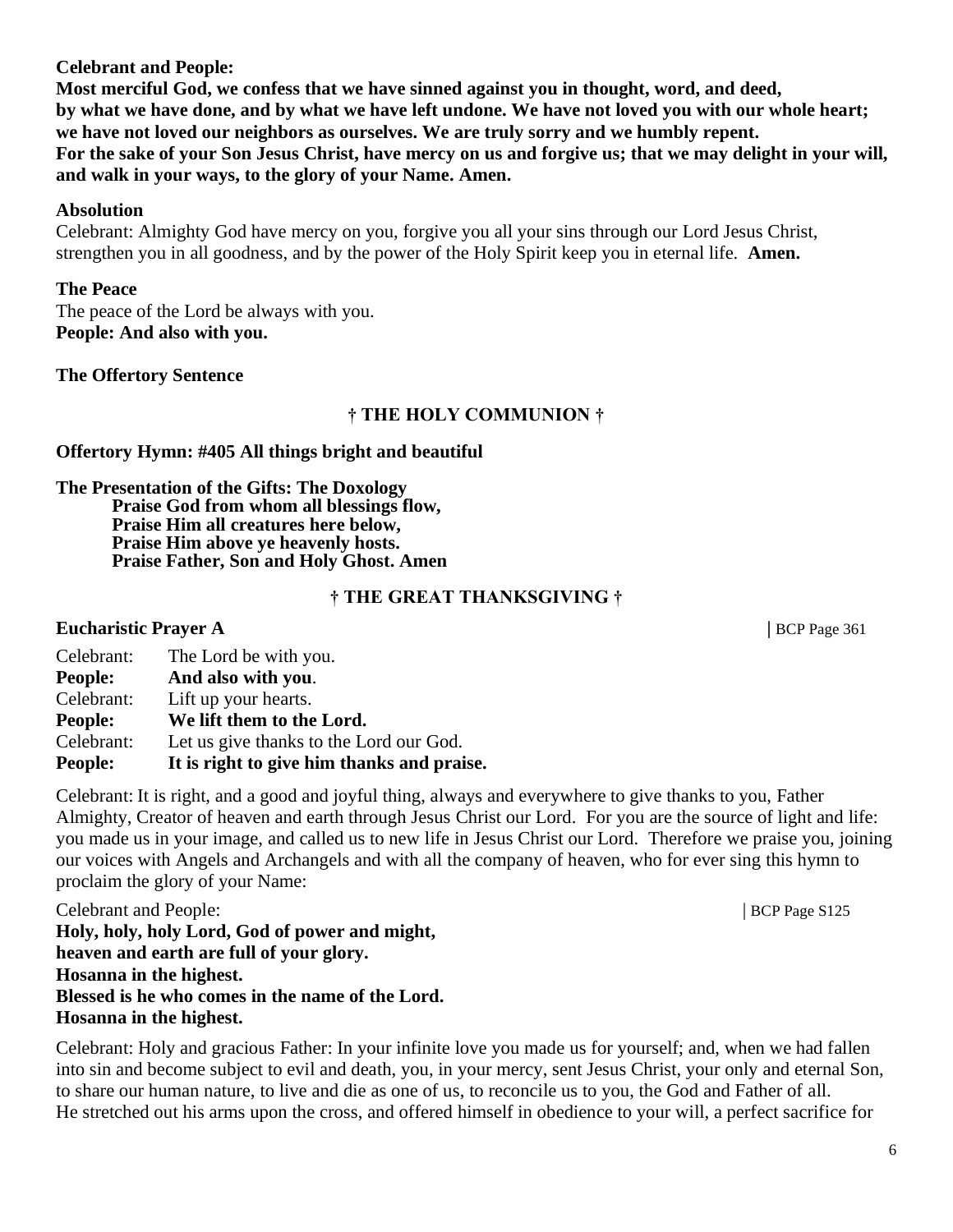the whole world.

On the night he was handed over to suffering and death, our Lord Jesus Christ took bread; and when he had given thanks to you, he broke it, and gave it to his disciples, and said, "Take, eat: This is my Body, which is given for you. Do this for the remembrance of me."

After supper he took the cup of wine; and when he had given thanks, he gave it to them, and said, "Drink this, all of you: This is my Blood of the new Covenant, which is shed for you and for many for the forgiveness of sins. Whenever you drink it, do this for the remembrance of me." Therefore we proclaim the mystery of faith:

**Celebrant and People: Christ has died. Christ is risen. Christ will come again.**

Celebrant: We celebrate the memorial of our redemption, O Father, in this sacrifice of praise and thanksgiving. Recalling his death, resurrection, and ascension, we offer you these gifts. Sanctify them by your Holy Spirit to be for your people the Body and Blood of your Son, the holy food and drink of new and unending life in him. Sanctify us also that we may faithfully receive this holy Sacrament, and serve you in unity, constancy, and peace; and at the last day bring us with all your saints into the joy of your eternal kingdom.

All this we ask through your Son Jesus Christ. By him, and with him, and in him, in the unity of the Holy Spirit all honor and glory is yours, Almighty Father, now and forever. **Amen**.

And now, as our Savior Christ has taught us, we are bold to say,

**The Lord's Prayer | BCP Page 364 Our Father, who art in heaven, hallowed be thy Name, thy kingdom come, thy will be done, on earth as it is in heaven. Give us this day our daily bread. And forgive us our trespasses, as we forgive those who trespass against us. And lead us not into temptation, but deliver us from evil. For thine is the kingdom, and the power, and the glory, for ever and ever. Amen.**

#### **The Breaking of the Bread**

Celebrant:Christ our Passover is sacrificed for us, **People: Therefore let us keep the feast.**

Celebrant: The Gifts of God for the People of God.

*~ silence ~*

**Communion Hymn: #433 We gather together**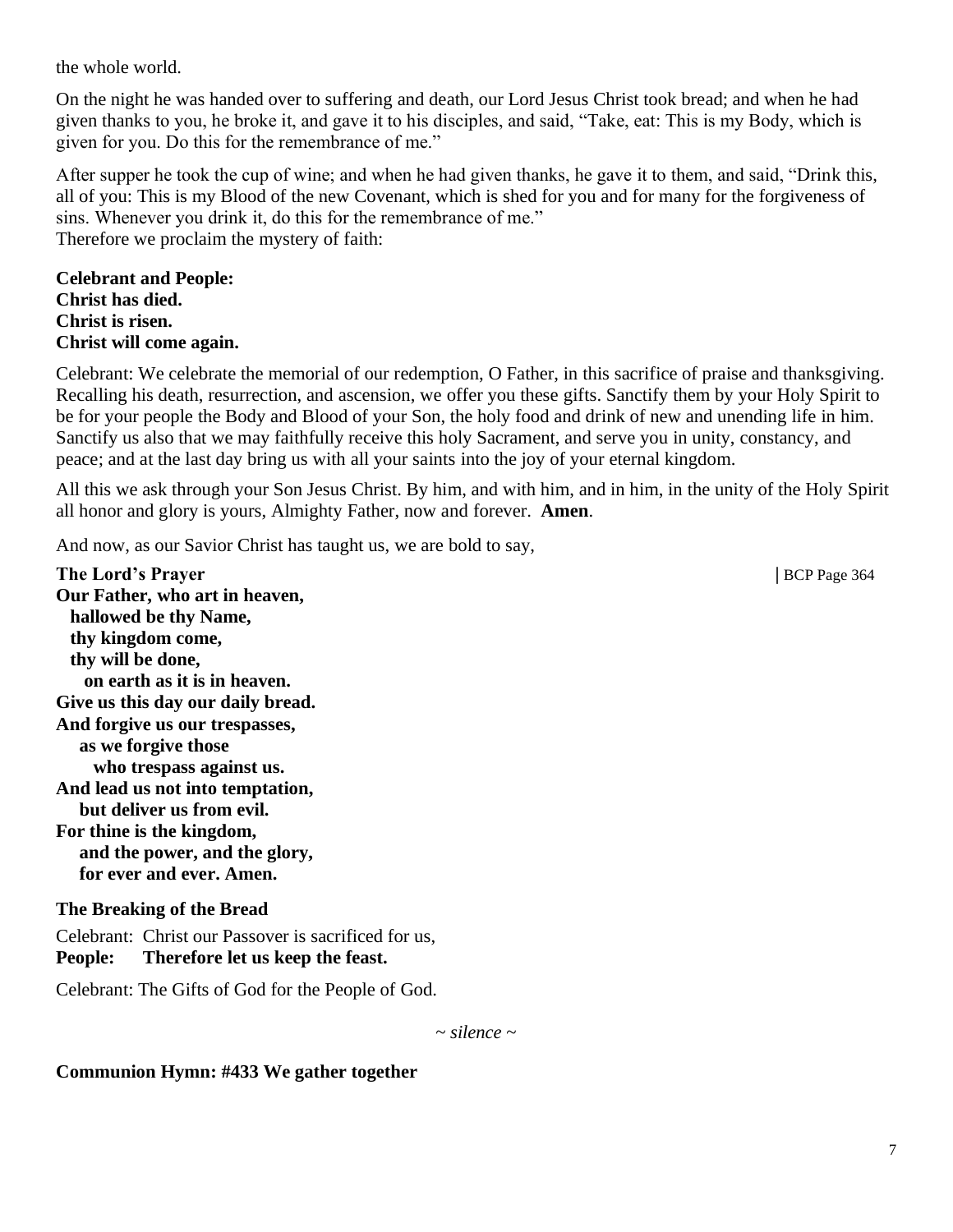## **A Prayer for Communion**

# Celebrant: Let us pray.

**People: God of love and grace, of justice and peace, we give you thanks that in the Holy Sacrament you assure us of your presence within us, within the body of Christ, and the faithful through all the generations. Grant that we who have witnessed anew these holy mysteries, even when unable to receive the physical elements of the Sacrament, may be moved by your indwelling Spirit ever more fully to embody your holy and life-giving presence, reshaping in your likeness the world around us, until we are gathered at last into the fullness of your glorious and eternal presence; through Christ our Risen Lord. Amen.**

# Celebrant: Let us pray

## **Celebrant and People:**

**Eternal God, heavenly Father, you have graciously accepted us as living members of your Son our Savior Jesus Christ, and you have fed us with spiritual food in the Sacrament of his Body and Blood. Send us now into the world in peace, and grant us strength and courage to love and serve you with gladness and singleness of heart; through Christ our Lord. Amen.**

# **Blessing †**

May the Spirit of truth lead you into all truth, giving you grace to confess that Jesus Christ is Lord, and to proclaim the wonderful works of God; and the blessing of God Almighty, the Father, the Son, and the Holy Spirit, be among you, and remain with you always. **Amen.**

# **Recessional Hymn: #657 Love divine**

# **The Dismissal**

Celebrant: Let us go forth in the name of Christ. **People: Thanks be to God.** 

### **Announcements**

# News & Announcements

**St. James 2<sup>nd</sup> annual Online Christmas Fair will be held on November 21st through December 5th.** This year vendors that will be participating are*: Scentsy, Pampered Chef, Quilt Patch Unlimited, Boon Supply, Tastefully Simple and Butter Braids & Cookies!, Jewelly's cards, and Kettlepot Soaps.* So do a little Christmas shopping in the comfort and safety of your home while supporting our church and its ministries. To order go to the follow website at: **[www.stjamespreston.org/online-christmas-fair](http://www.stjamespreston.org/online-christmas-fair)  Thank you for your support!**

**Grace Episcopal Church**, 4 Chapel Hill Rd, Yantic will be having a **Holiday Craft and Vendor Fair with Luncheon** on Saturday December 4<sup>th</sup> from 9:00 am to 2:00 pm., with craft vendors, Christmas decorations, pottery, homemade canning items, candles and more. Their Take-Out Only Luncheon starts at 11:00 to 1:00 pm with includes Deb's Corn Chowder or homemade tomato soup, choice of sandwiches: Chicken salad, egg salad or grilled cheese and apple crisp all for \$8.00. You can call ahead at 860-887-2082.

**Norwich Winterfest Parade**, Sunday November 28<sup>th</sup>. Parade kicks off at 1:00 pm in the historic downtown Norwich. For more information and parade route please visit their website at [www.GoNorwichCT.com](http://www.gonorwichct.com/) or Facebook.com/GoNorwichCT